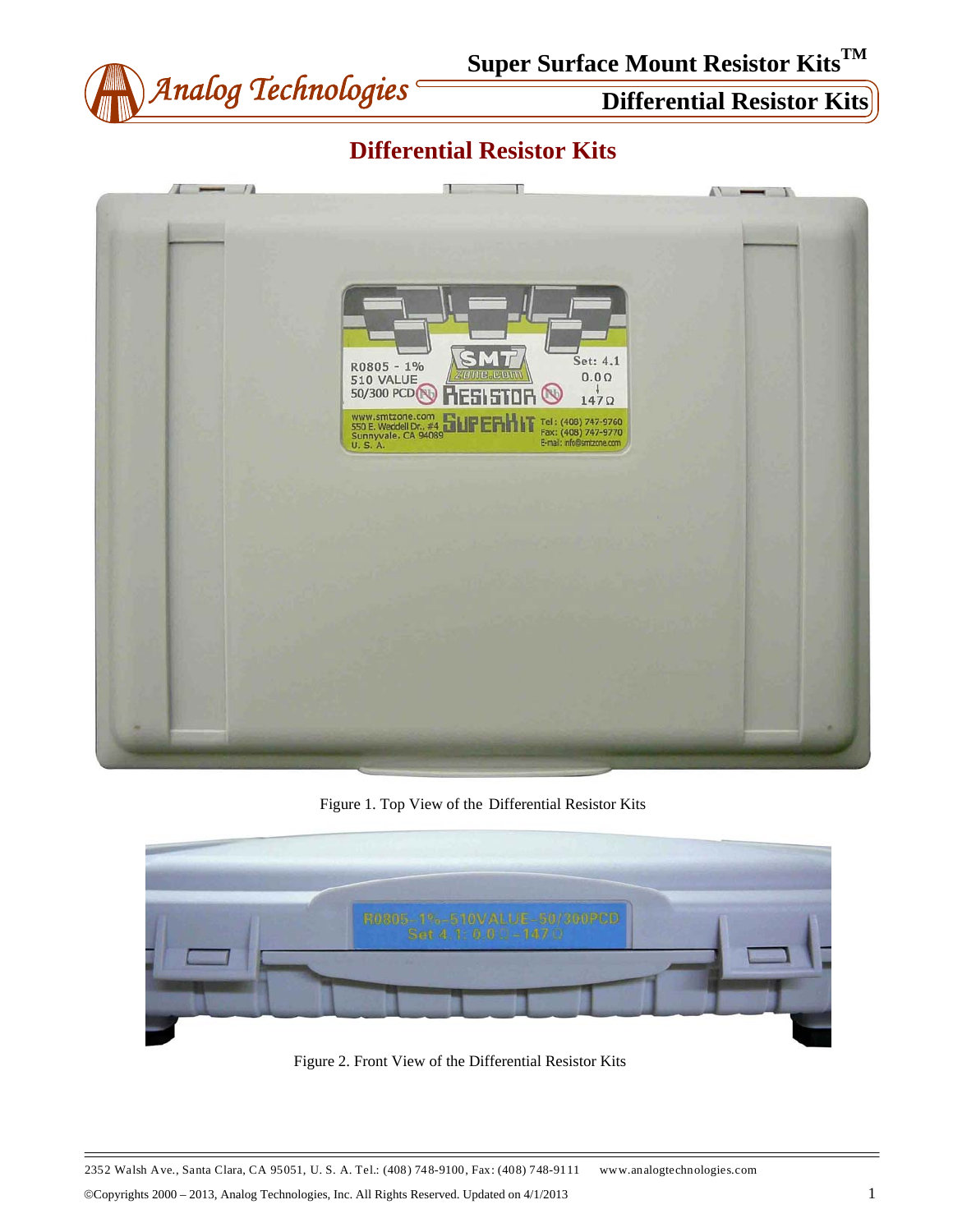





Figure 3. Bottom View of the Differential Resistor Kits



Figure 4. Back View of the Differential Resistor Kits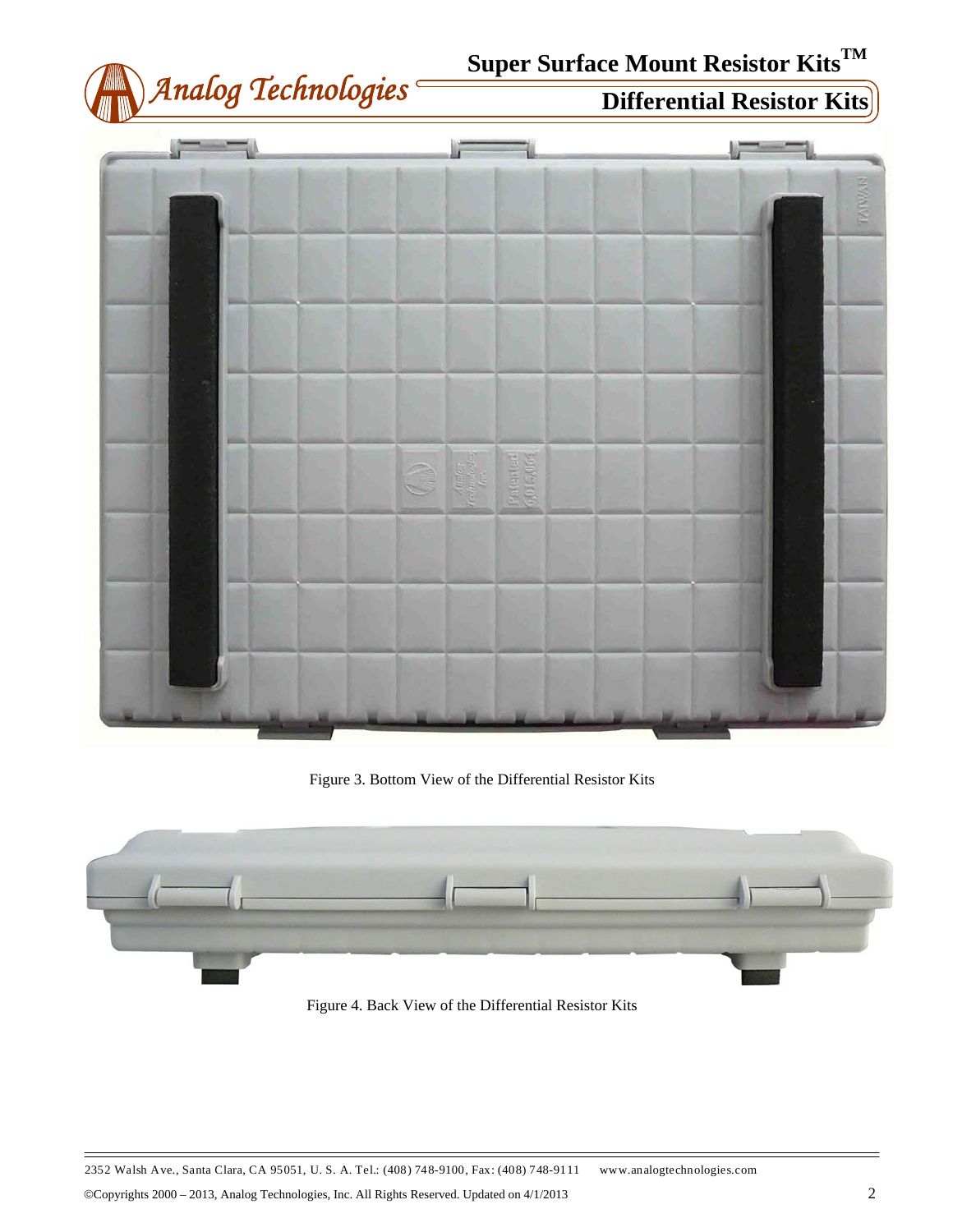





Figure 5. Internal View of the Differential Resistor Kits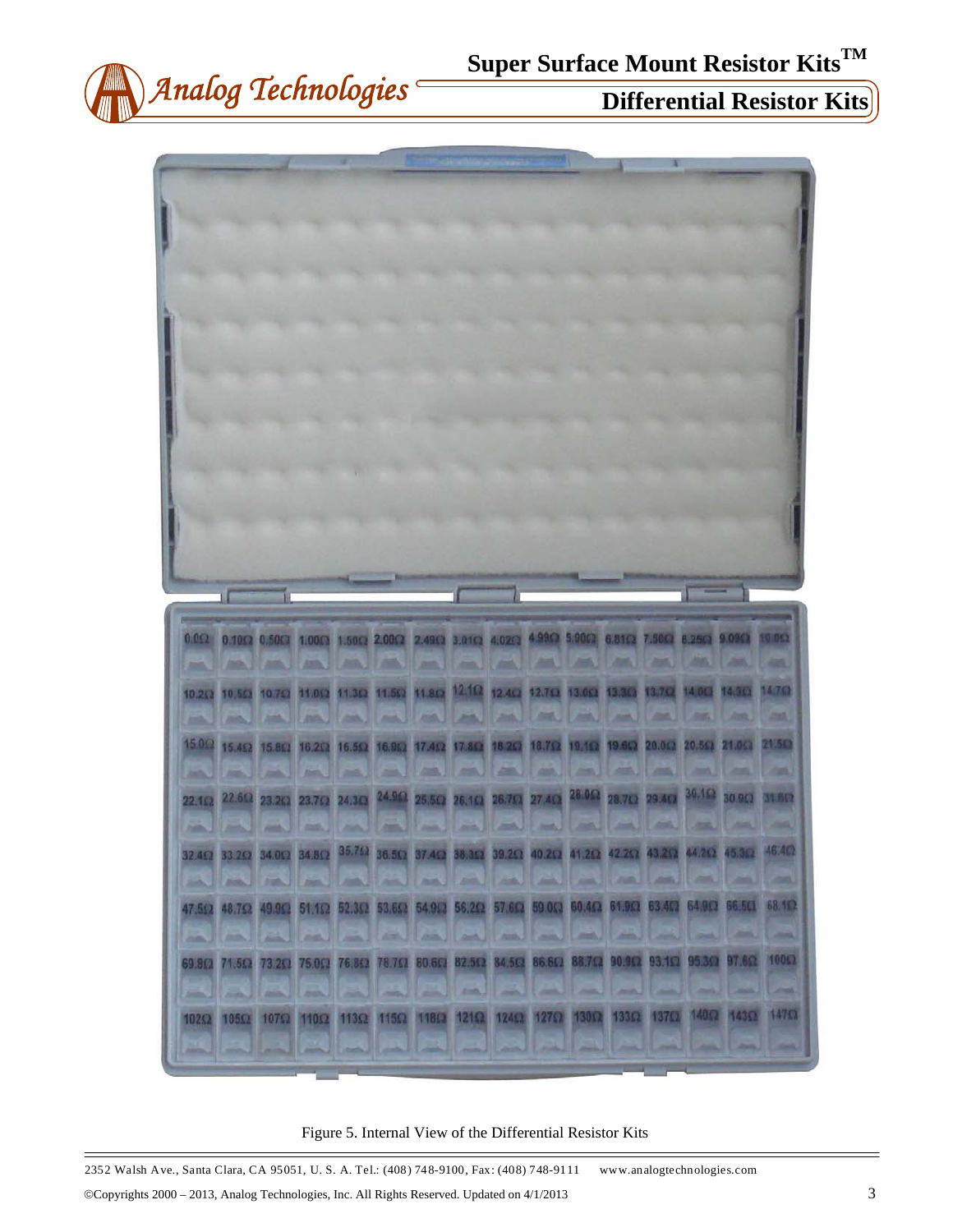

### **FEATURES**

Different amount of resistors for different values to match usage patterns: more peaces for commonly used values and less peaces for rarely used values

Find any value of resistors in seconds

Can easily be put on a workbench

Solve the workbench clutter problem

Save space and time

Increase work efficiency

Portable and can easily be transported to another site Long lifetime

### **APPLICATIONS**

The electronic labs, electronic production lines, etc.

### **DESCRIPTION**

The Differential Resistor Kits is a series of Super Surface Mount Resistor Kits<sup>TM</sup> designed for storing a full line resistors of all different values separately in our unique sturdy and snap-lockable enclosures. It has different amount of resistors for different values: 50 PCs per value for rarely used values and 300 PCs per value for commonly used values, thus, the kits have a long usage time while not wasting components for rarely used resistors. In addition, operating the enclosure is easy: you can obtain a resistor of any value in seconds, resulting in a higher efficiency. The Differential Resistor Kits measures only  $11"$ (L)  $\times$  8.5"(W) (the letter paper size)  $\times$  2.2"(H) or 279mm(L)  $\times$  216mm(W)  $\times$  45mm(H), and they can easily be put on a workbench, stored on a shelf, or transported to another site, making them the best choice for building prototypes or reworking printed

circuit boards. There are 4 stackable enclosures per resistor kit as shown in Figure 6 below.



Figure 6. Stackable 4 Enclosures per Kit

Inside the enclosure, there are 128 individually lidded compartments,  $0.87$ "(L) ×  $0.59$ "(W) ×  $0.63$ "(D), or 22mm(L)  $\times$  15mm(W)  $\times$  16mm(D), forming a 8 x 16 matrix, see Figure 5 above. Each lid has clearly printed legend indicating the value of the resistors inside that compartment. The lid is of ergonomically designed, it looks nice and can be open and closed comfortably. It takes seconds to obtain any value of resistors.

The Differential Resistor Kits can be stored easily on a bench shelf as shown in Figure 7 below.

The resistance values and their quantities are shown in the Value Table below.



Figure 7. Putting the Differential Resistor Kits on a Shelf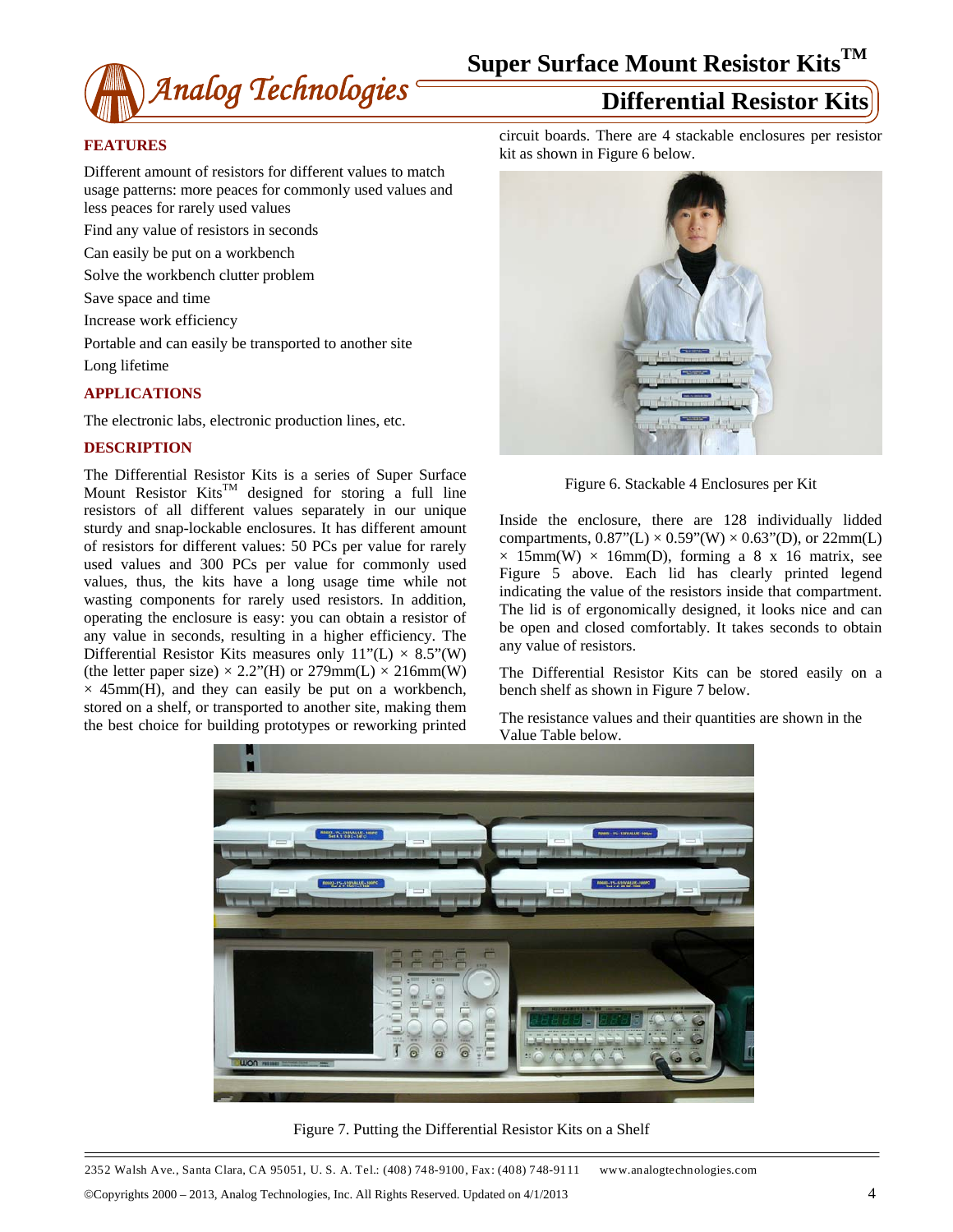

### **APPLICATIONS INFORMATION**

Figures below show how to use the kits. Make sure that the small lids are closed tightly after usage and before closing the outside top cover. **Do not flip the enclosure top side down because the resistors inside may leak out from the compartments.**



Figure 8. Opening the Top Cover of the Enclosure



Figure 9. Opening the Lid of the Compartment Figure 10. Picking a Resistor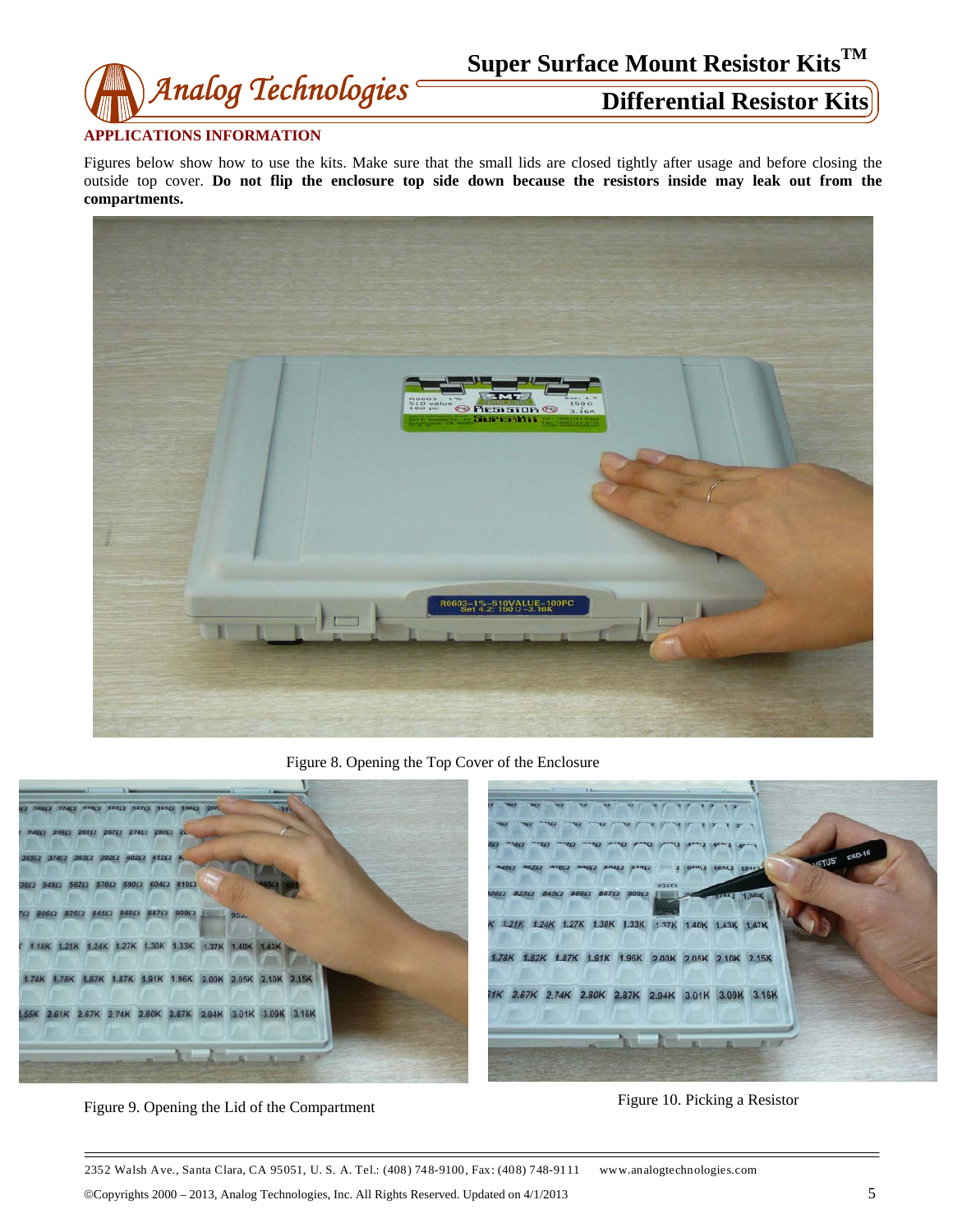

## *Analog Technologies* **Differential Resistor Kits**

## **Value and Quantity Table**

|               | <b>Values</b>     |             |                  |                  |      |       |     | <b>Values</b>     |              |       |       | QTY (PCs) |     |
|---------------|-------------------|-------------|------------------|------------------|------|-------|-----|-------------------|--------------|-------|-------|-----------|-----|
| $1.00\Omega$  | $10.0\Omega$      | $100\Omega$ | 1.00K            | 10.0K            | 100K | 1.00M | 300 | $31.6\Omega$      | $316\Omega$  | 3.16K | 31.6K | 316K      | 50  |
| 0Ω            | $10.2\Omega$      | $102\Omega$ | 1.02K            | 10.2K            | 102K | 1.50M | 50  | $32.4\Omega$      | $324\Omega$  | 3.24K | 32.4K | 324K      | 50  |
| $0.10\Omega$  | $10.5\Omega$      | $105\Omega$ | 1.05K            | 10.5K            | 105K | 2.00M | 50  | $33.2\Omega$      | $332\Omega$  | 3.32K | 33.2K | 332K      | 300 |
| $0.50\Omega$  | $10.7\Omega$      | $107\Omega$ | 1.07K            | 10.7K            | 107K | 2.49M | 50  | $34.0\Omega$      | $340\Omega$  | 3.40K | 34.0K | 340K      | 50  |
|               | 11.0Ω             | $110\Omega$ | 1.10K            | 11.0K            | 110K |       | 300 | $34.8\Omega$      | $348\Omega$  | 3.48K | 34.8K | 348K      | 50  |
| $1.50\Omega$  | $11.3\Omega$      | $113\Omega$ | 1.13K            | 11.3K            | 113K | 3.01M | 50  | 35.7 <sub>Ω</sub> | $357\Omega$  | 3.57K | 35.7K | 357K      | 300 |
| $2.00\Omega$  | $11.5\Omega$      | $115\Omega$ | 1.15K            | 11.5K            | 115K | 4.02M | 50  | $36.5\Omega$      | $365\Omega$  | 3.65K | 36.5K | 365K      | 50  |
| 2.49Ω         | $11.8\Omega$      | $118\Omega$ | 1.18K            | 11.8K            | 118K | 4.99M | 50  | $37.4\Omega$      | $374\Omega$  | 3.74K | 37.4K | 374K      | 50  |
|               | $12.1\Omega$      | $121\Omega$ | 1.21K            | 12.1K            | 121K |       | 300 | $38.3\Omega$      | 383Ω         | 3.83K | 38.3K | 383K      | 50  |
| 3.01Ω         | $12.4\Omega$      | 124Ω        | 1.24K            | 12.4K            | 124K | 5.90M | 50  | $39.2\Omega$      | $392\Omega$  | 3.92K | 39.2K | 392K      | 300 |
| $4.02\Omega$  | $12.7\Omega$      | $127\Omega$ | 1.27K            | 12.7K            | 127K | 6.81M | 50  | $40.2\Omega$      | $402\Omega$  | 4.02K | 40.2K | 402K      | 50  |
|               | $13.0\Omega$      | $130\Omega$ | 1.30K            | 13.0K            | 130K | 10.0M | 300 | $41.2\Omega$      | $412\Omega$  | 4.12K | 41.2K | 412K      | 50  |
| 4.99Ω         | $13.3\Omega$      | $133\Omega$ | 1.33K            | 13.3K            | 133K | 7.50M | 50  | $42.2\Omega$      | $422\Omega$  | 4.22K | 42.2K | 422K      | 50  |
| $5.90\Omega$  | $13.7\Omega$      | $137\Omega$ | 1.37K            | 13.7K            | 137K | 8.25M | 50  | $43.2\Omega$      | $432\Omega$  | 4.32K | 43.2K | 432K      | 300 |
| 6.81 $\Omega$ | $14.0\Omega$      | $140\Omega$ | 1.40K            | 14.0K            | 140K | 9.09M | 50  | 44.2Ω             | $442\Omega$  | 4.42K | 44.2K | 442K      | 50  |
| $7.50\Omega$  | $14.3\Omega$      | $143\Omega$ | 1.43K            | 14.3K            | 143K | 15.0M | 50  | $45.3\Omega$      | $453\Omega$  | 4.53K | 45.3K | 453K      | 50  |
| $8.25\Omega$  | 14.7Ω             | 147Ω        | 1.47K            | 14.7K            | 147K | 20.0M | 50  | $46.4\Omega$      | $464\Omega$  | 4.64K | 46.4K | 464K      | 50  |
|               | $15.0\Omega$      | $150\Omega$ | 1.50K            | 15.0K            | 150K |       | 300 | $47.5\Omega$      | 475Ω         | 4.75K | 47.5K | 475K      | 300 |
| $9.09\Omega$  | 15.4Ω             | 154Ω        | 1.54K            | 15.4K            | 154K |       | 50  | 48.7Ω             | 487Ω         | 4.87K | 48.7K | 487K      | 50  |
|               | 15.8Ω             | 158Ω        | 1.58K            | 15.8K            | 158K |       | 50  | 49.9Ω             | 499Ω         | 4.99K | 49.9K | 499K      | 300 |
|               | $16.2\Omega$      | $162\Omega$ | 1.62K            | 16.2K            | 162K |       | 300 | $51.1\Omega$      | $511\Omega$  | 5.11K | 51.1K | 511K      | 300 |
|               | $16.5\Omega$      | $165\Omega$ | 1.65K            | 16.5K            | 165K |       | 50  | $52.3\Omega$      | $523\Omega$  | 5.23K | 52.3K | 523K      | 50  |
|               | $16.9\Omega$      | $169\Omega$ | 1.69K            | 16.9K            | 169K |       | 50  | $53.6\Omega$      | $536\Omega$  | 5.36K | 53.6K | 536K      | 50  |
|               | 17.4Ω             | $174\Omega$ | 1.74K            | 17.4K            | 174K |       | 50  | 54.9 $\Omega$     | 549 $\Omega$ | 5.49K | 54.9K | 549K      | 50  |
|               | $17.8\Omega$      | $178\Omega$ | 1.78K            | 17.8K            | 178K |       | 50  | $56.2\Omega$      | $562\Omega$  | 5.62K | 56.2K | 562K      | 300 |
|               | $18.2\Omega$      | $182\Omega$ | 1.82K            | 18.2K            | 182K |       | 300 | 57.6 $\Omega$     | 576 $\Omega$ | 5.76K | 57.6K | 576K      | 50  |
|               | $18.7\Omega$      | 187Ω        | 1.87K            | 18.7K            | 187K |       | 50  | 59.0 $\Omega$     | $590\Omega$  | 5.90K | 59.0K | 590K      | 50  |
|               | $19.1\Omega$      | $191\Omega$ | 1.91K            | 19.1K            | 191K |       | 50  | $60.4\Omega$      | $604\Omega$  | 6.04K | 60.4K | 604K      | 50  |
|               | $19.6\Omega$      | $196\Omega$ | 1.96K            | 19.6K            | 196K |       | 50  | $61.9\Omega$      | $619\Omega$  | 6.19K | 61.9K | 619K      | 300 |
|               | $20.0\Omega$      | $200\Omega$ | 2.00K            | 20.0K            | 200K |       | 300 | $63.4\Omega$      | $634\Omega$  | 6.34K | 63.4K | 634K      | 50  |
|               | $20.5\Omega$      | $205\Omega$ | 2.05K            | 20.5K            | 205K |       | 50  | $64.9\Omega$      | $649\Omega$  | 6.49K | 64.9K | 649K      | 50  |
|               | $21.0\Omega$      | $210\Omega$ | 2.10K            | 21.0K            | 210K |       | 50  | $66.5\Omega$      | $665\Omega$  | 6.65K | 66.5K | 665K      | 50  |
|               | $21.5\Omega$      | $215\Omega$ | $2.15\mathrm{K}$ | $21.5\mathrm{K}$ | 215K |       | 50  | $68.1\Omega$      | $681\Omega$  | 6.81K | 68.1K | 681K      | 300 |
|               | $22.1\Omega$      | $221\Omega$ | 2.21K            | 22.1K            | 221K |       | 300 | $69.8\Omega$      | $698\Omega$  | 6.98K | 69.8K | 698K      | 50  |
|               | 22.6Ω             | $226\Omega$ | 2.26K            | 22.6K            | 226K |       | 50  | $71.5\Omega$      | $715\Omega$  | 7.15K | 71.5K | 715K      | 50  |
|               | $23.2\Omega$      | $232\Omega$ | 2.32K            | 23.2K            | 232K |       | 50  | $73.2\Omega$      | $732\Omega$  | 7.32K | 73.2K | 732K      | 50  |
|               | 23.7 <sub>Ω</sub> | $237\Omega$ | 2.37K            | 23.7K            | 237K |       | 50  | $75.0\Omega$      | $750\Omega$  | 7.50K | 75.0K | 750K      | 50  |
|               | $24.3\Omega$      | 243Ω        | 2.43K            | 24.3K            | 243K |       | 50  | $76.8\Omega$      | $768\Omega$  | 7.68K | 76.8K | 768K      | 50  |
|               | 24.9Ω             | 249Ω        | 2.49K            | 24.9K            | 249K |       | 300 | 78.7Ω             | 787Ω         | 7.87K | 78.7K | 787K      | 50  |
|               | $25.5\Omega$      | $255\Omega$ | 2.55K            | 25.5K            | 255K |       | 50  | $80.6\Omega$      | $806\Omega$  | 8.06K | 80.6K | 806K      | 50  |
|               | $26.1\Omega$      | $261\Omega$ | 2.61K            | 26.1K            | 261K |       | 50  | $82.5\Omega$      | $825\Omega$  | 8.25K | 82.5K | 825K      | 300 |
|               | 26.7Ω             | $267\Omega$ | 2.67K            | 26.7K            | 267K |       | 50  | $84.5\Omega$      | $845\Omega$  | 8.45K | 84.5K | 845K      | 50  |
|               | $27.4\Omega$      | $274\Omega$ | 2.74K            | 27.4K            | 274K |       | 300 | $86.6\Omega$      | $866\Omega$  | 8.66K | 86.6K | 866K      | 50  |
|               | $28.0\Omega$      | $280\Omega$ | 2.80K            | 28.0K            | 280K |       | 50  | $88.7\Omega$      | $887\Omega$  | 8.87K | 88.7K | 887K      | 50  |
|               | $28.7\Omega$      | $287\Omega$ | 2.87K            | 28.7K            | 287K |       | 50  | $90.9\Omega$      | $909\Omega$  | 9.09K | 90.9K | 909K      | 300 |
|               | $29.4\Omega$      | $294\Omega$ | 2.94K            | 29.4K            | 294K |       | 50  | 93.1Ω             | $931\Omega$  | 9.31K | 93.1K | 931K      | 50  |
|               | $30.1\Omega$      | $301\Omega$ | 3.01K            | 30.1K            | 301K |       | 300 | 95.3Ω             | $953\Omega$  | 9.53K | 95.3K | 953K      | 50  |
|               | $30.9\Omega$      | 309Ω        | 3.09K            | 30.9K            | 309K |       | 50  | 97.6Ω             | $976\Omega$  | 9.76K | 97.6K | 976K      | 50  |

2352 Walsh Ave., Santa Clara, CA 95051, U. S. A. Tel.: (408) 748-9100, Fax: (408) 748-9111 www.analogtechnologies.com

Copyrights 2000 – 2013, Analog Technologies, Inc. All Rights Reserved. Updated on 4/1/2013 6